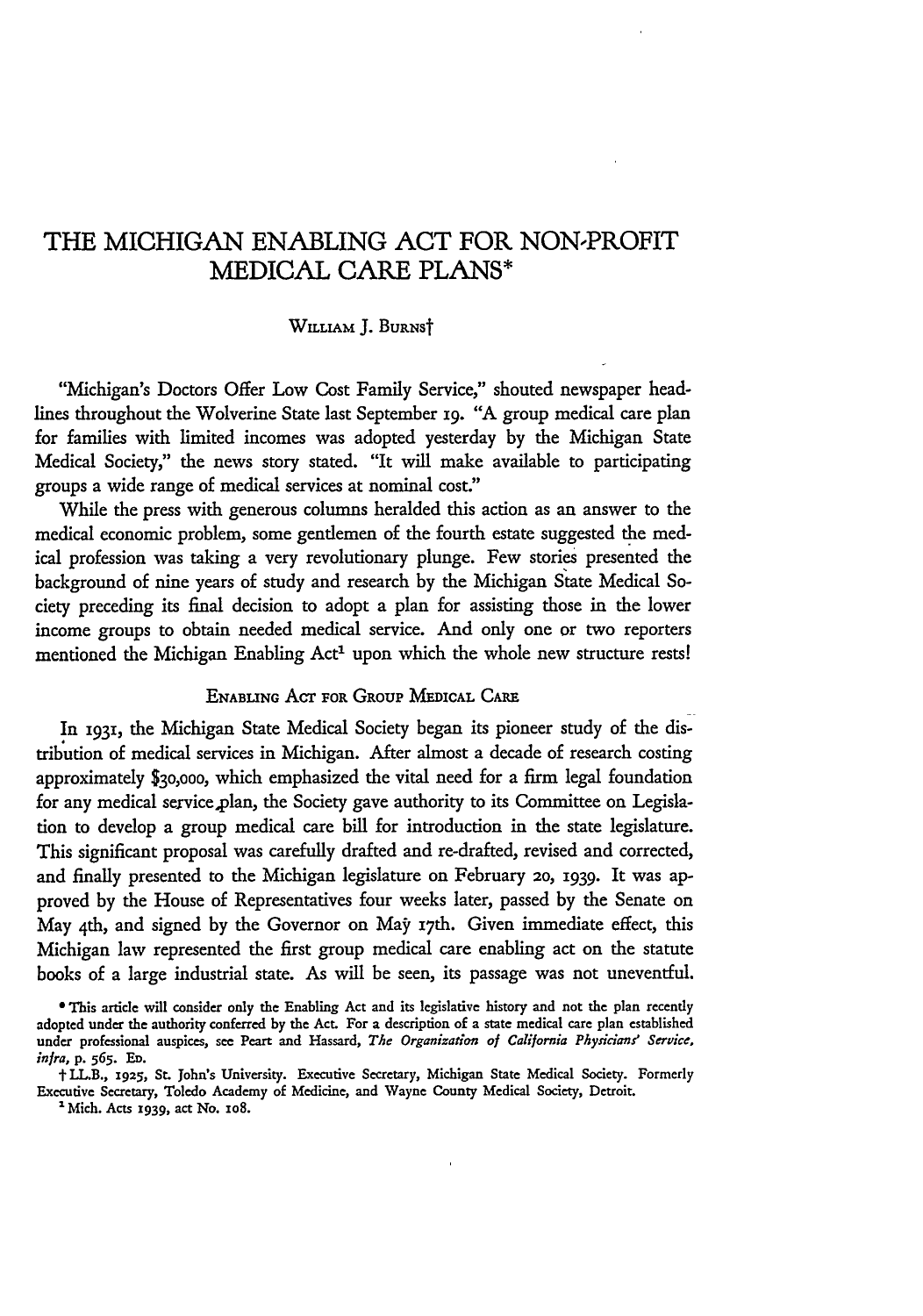#### *56o.* LAW **AND** CONTEMPORARY PROBLEMS

#### **RESUME'** OF **THE** ORIGINAL BILL

The measure as introduced represented the joint thinking of a voluntary group and a branch of the state government, the Michigan State Medical Society and the Michigan Department of Insurance, to which the physicians applied for help with technical questions. A digest of House Bill No. **215** follows, the sections drafted by the Department of Insurance being indicated by an asterisk:

*Section x.* Intent of act: "to promote a wider distribution of medical care, and to maintain the standing and promote the progress of the science and art of medicine in this state."

*Section* **2.** General purposes: Act permits formation of a corporation to establish, maintain, and operate a voluntary non-profit medical care plan whereby subscribers, **by** paying a small monthly fee, are entitled to medical and surgical care, appliances and supplies, in their homes, in hospitals, and in physicians' offices. Such other benefits may **be** added from time to time as the corporation may determine. The plan is subject to supervision **by** Commissioner of Insurance in order to protect the interests of subscribers.

*Section 3.\** Manner of subscribing to articles of incorporation.

*Section 4.\** Fees which must be paid upon incorporation.

*Section 5.\** Plan to be submitted to Commissioner of Insurance for approval.

*Section 6.\** Commissioner of Insurance may inspect records of corporation.

*Section 7"\** Annual report shall be filed with the Insurance Commissioner.

*Section 8.* Board of Directors shall have representation from medical profession and the public.

Section 9. Corporation has authority to provide all medical benefits, but may divide benefits into classes or kinds, and limit same in quantity, and to certain areas.<sup>2</sup>

*Section zo.* Each doctor has the right to register with the corporation to provide medical service. The physician-patient relationship shall be maintained. No restrictions shall be imposed on a doctor of medicine as to methods of diagnosis or treatment.

*Section r.\** Provision for reasonable reserves. Funds shall be invested only in securities permitted life insurance companies.

*Section 12.* Medical care shall be in accordance with accepted medical practice in the community.

*Section 13.* Payments in whole or in part may be made in behalf of indigent and borderline subscribers by private corporations, associations, groups, individuals and in behalf of indigents by governmental agencies; but each contract shall be with the subscriber (the patient), so that no third party comes between patient and physician.

*Section 14.* No action at law based upon or arising out of the physician-patient relationship shall be maintained against a non-profit medical care corporation.

*Section 15 .* The corporation is not an insurance company but "is hereby declared to be a charitable and benevolent institution," free from taxation.<sup>3</sup>

*Section z6.* Violation of provisions of act constitutes a misdemeanor.

Section 17. Severability clause.

### **CHANGES MADE BY THE** LEGISLATURE

The bill's progress through Michigan's two legislative houses was stormy. At no time was any question raised concerning the merits of the proposal, but the issue was beclouded by the aggressive lobby of a group of healers (not doctors of medicine)

**'** The purpose of authorizing classification of benefits as to kind, quantity, and area was to permit experimentation in the formative stage.

**'** Tax exemption will result in greater benefits to the subscribers.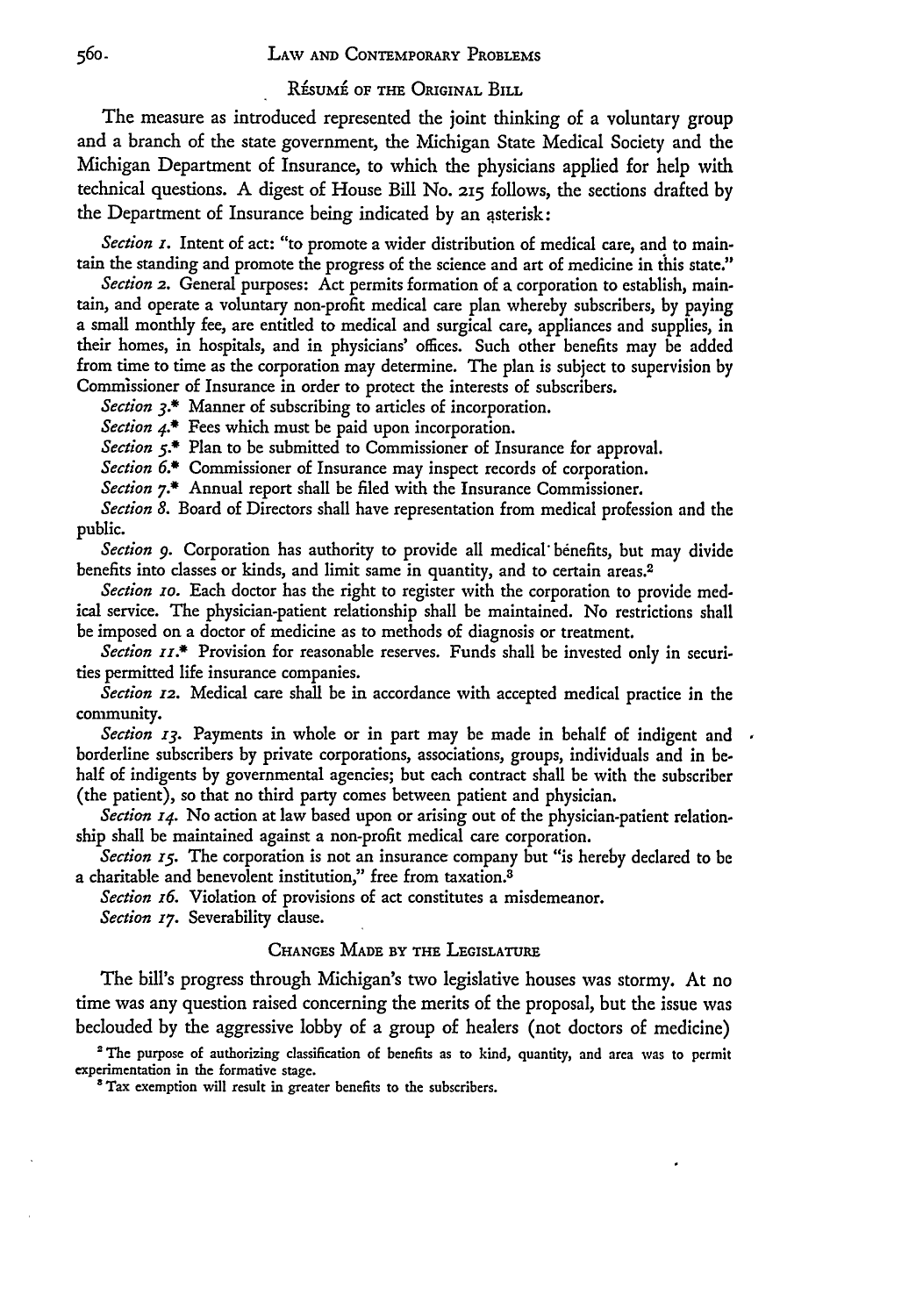who desired to be included in this purely medical program. To have acceded to their desires would have lost the support of Michigan's 6,143 doctors of medicine who were interested in and working for this social experiment. However, after several major engagements, the Legislature passed the bill without any damaging amendments.

To help differentiate group medical care programs from insurance contracts, the insurance lobby suggested the inclusion of two clauses in Sections 2 and 3, a request which was readily granted. The addition to Section **2** reads as follows: "No contract by or on behalf of any non-profit medical care corporation shall provide for the payment of any cash or other material benefit by that corporation to the subscriber or his estate on account of death, illness or injury, nor be in any way related to the payment of any such benefit by any other agency." The following provision was added to Section **3:** "The persons so associating shall subscribe to articles of association which shall contain the name by which the corporation shall be known, such name not to include the words insurance, casualty, surety, health and accident, mutual or other words descriptive of the insurance or surety business, and such name shall not be sufficiently similar to that of any insurance or surety company doing business in this or other states at the time of incorporation, to tend to create confusion in identity therewith, in the judgment of the commissioner of insurance."

A supporting clause was recommended by the Insurance Department for Section **<sup>2</sup>**to the effect "that the provisions of the Michigan Non-Profit Corporation Law<sup>4</sup> shall be applicable to all corporations formed under or governed by this act, except as herein otherwise specifically provided."

Finally, the legislature strengthened the provision permitting free choice of doctor, by adding the following penalty clause to Section io: "Any employee, agent, officer or member of the board of directors of any such corporation who shall influence or attempt to influence any person in the choosing and selecting of his own physician, shall be guilty of a misdemeanor, and upon conviction thereof shall be punished as provided by the laws of this state."

# **LEGAL QUESTIONS CONSIDERED** IN **CONNECTION** WITH THE AcT

A new era in medical legislation began with the passage of the Michigan Act authorizing and regulating the incorporation of non-profit medical care plans. Formerly it **was** generally held that medical service plans need not be organized under existing insurance laws and that special enabling legislation was not necessary. Following the lead of Michigan, state after state has focused attention on the legality of medical service plans being operated without the benefit of legislation or without qualifying under the insurance laws.

The primary legal problem involves the question of whether a medical service plan should be subjected to special regulation as insurance or whether such a plan should be considered merely as a service agreement. The essential consideration is the importance of the undertaking from the point of view of the public and the

**' Mich. Acts x931, act No. 327, §IS17-I32.**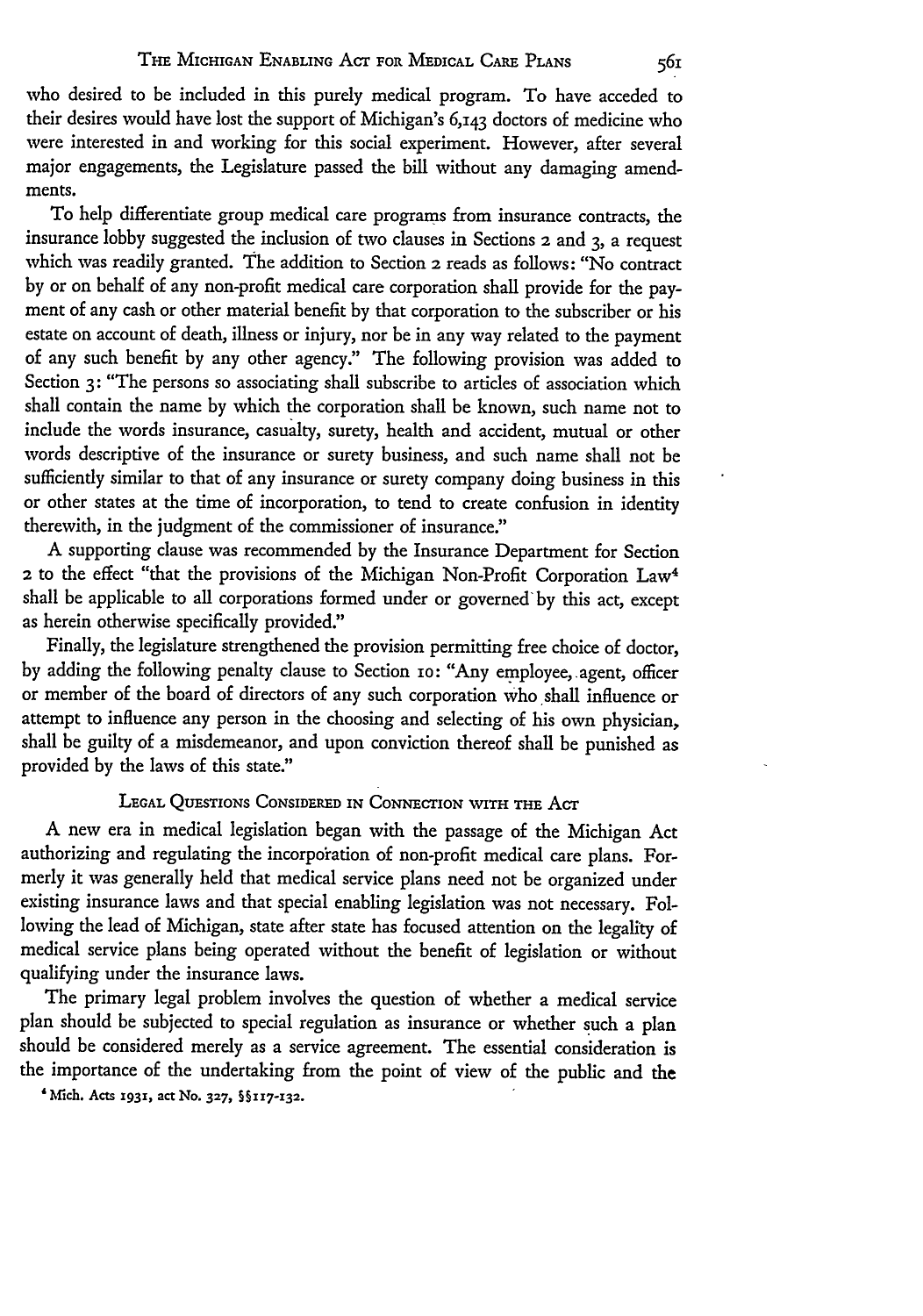likelihood that the organization promising to make provision for medical services will be able to perform the agreement. The first step toward regulation was to insist that medical service plans should qualify under the insurance laws which are specifically designed to protect persons who purchase contracts offering future benefits. Without a special enabling act, the distinction between a medical service contract and an **in**surance contract is difficult to draw. In addition, there were two obstacles to the organization of medical service plans under insurance regulations: the requirement of large capital funds, and taxation. The purpose of the Enabling Act is to create special regulations governing the operation of medical service plans, to place them under the supervision of the Commissioner of Insurance-but to remove the obstacles to regulation under the insurance laws. The Michigan Enabling Act accomplished this purpose and definitely established the special status of medical service plans.

A second important legal problem deals with the question of the corporate practice of medicine. Courts have generally held that the corporate practice of a profession is undesirable and illegal. Consequently, the undertaking by a corporation to arrange for the obtaining of professional. services calls for careful analysis of the effect on established legal principles and related laws, such as the medical practice act. In the Michigan Enabling Act, considerable study was given to the phrasing **of** Section **2** in order to indicate dearly that the corporation itself was not authorized to engage in the practice of medicine but merely to be a fiscal agent for the subscriber and for the physicians: "... medical care is provided *at the expense of such corporation* to such person or groups of persons of low income as shall become subscribers to such plan." The Act does not state that medical care is to be provided by the corporation, but only "at the expense of such corporation." Medical care will continue to be provided by licensed and registered doctors of medicine in the same manner as private medical practice is now carried on.

A third essential legal problem involves the responsibility of physicians under the medical service plan. One aspect of this responsibility deals with liability for malpractice. Again, the existing legal attitude places responsibility for malpractice on the individual physician. Whether this responsibility can or should be assumed by corporations requires the full consideration of many far-reaching consequences. In Section **14** of the Michigan Act, the liability for alleged malpractice remains with the individual physician, where it properly belongs.

Another aspect of the responsibility of physicians pertains to their liability for fulfillment of services offered as benefits under the medical service contract. The basic liability for the services offered would seemingly repose with the corporation issuing the medical service contracts. However, most medical service corporations depend on an'agreement with participating physicians for the provision of the services offered as benefits. Although the Michigan Act specifically provides in Section 12 that "all medical care rendered on behalf of a non-profit medical care corporation shall be in accordance with the accepted medical practice in the community at all times," and states in Section io that "a non-profit medical care corporation shall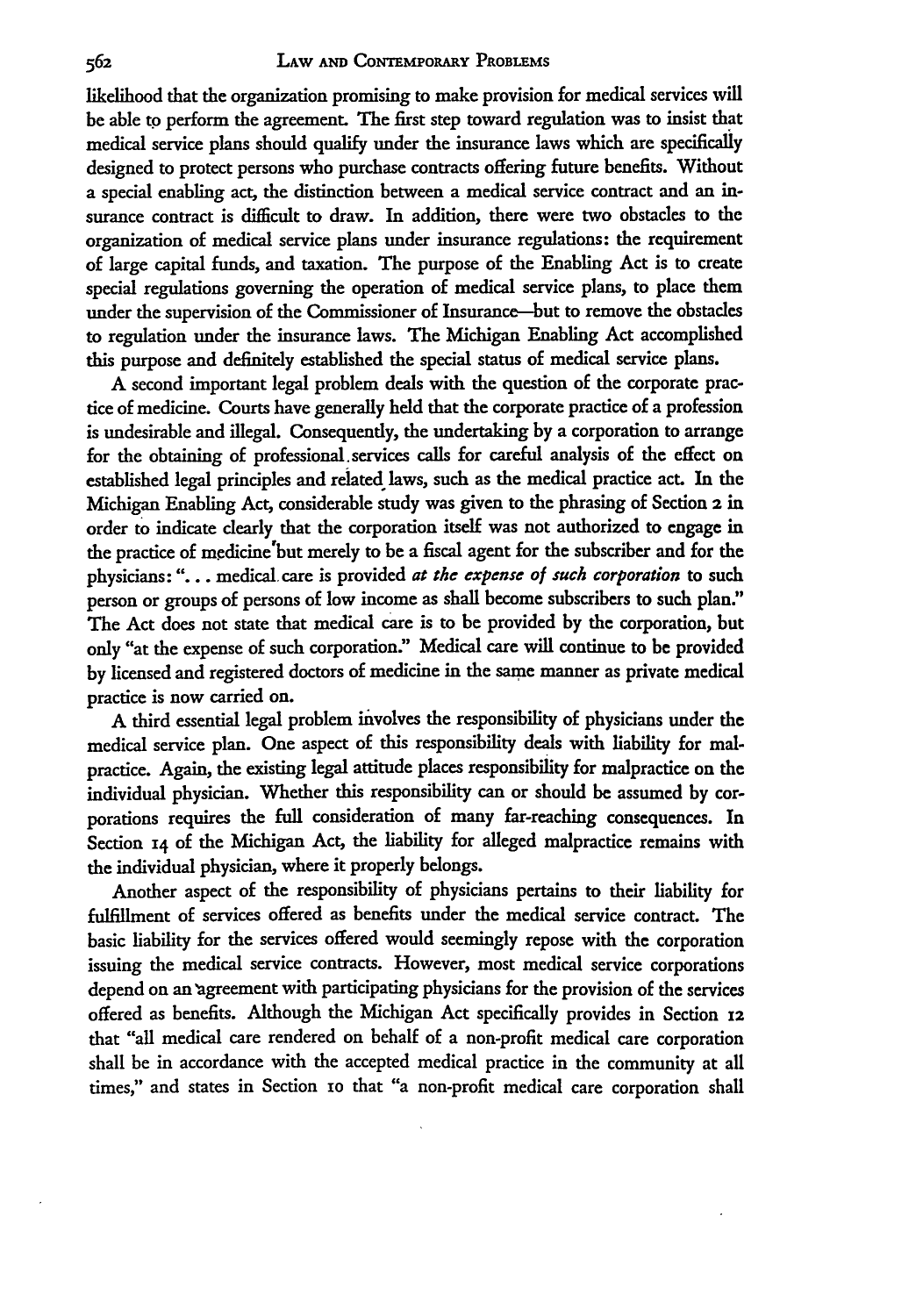impose no restrictions on the doctors of medicine who treat its subscribers as to methods of diagnosis or treatment," nevertheless, despite .the usual ethical controls, some legal problems may perhaps arise concerning the responsibility of physicians to the corporation and to **the** subscriber entitled to benefits under a medical service contract.

# A SOCIAL RESPONSIBILITY FEELINGLY MET

Michigan's Act No. io8 of 1939 is the result of nine years' labor and education **by** the Michigan State Medical Society. It represents an evolutionary step forward. Michigan's doctors hope it will aid them in their difficult task of distributing quality medical care to all. The public has placed its faith in the medical profession; and the attitude of the press is best epitomized **by** the following sentence from 'one of the many eulogistic editorials on the group medical care plan of the Michigan State Medical Society:

"As for the new medical plan the trial of it will be the true test; but, at very least, it evidences a growing disposition toward social responsibility. When a responsibility is cordially and feelingly met, it is better met than when compelled by law."

#### **EDITOR'S NOTE: ENABLING ACTS FOR MEDICAL CARE CORPORATIONS IN OTHER STATES**

During the **1939** legislative sessions bills authorizing the establishment of non-profit medical care corporations were introduced in at least eleven states in addition to Michigan and were enacted in Connecticut, Pennsylvania, and Vermont. In New York State enabling legislation was enacted for non-profit "medical expense indemnity" corporations. In this note, a brief indication of the principal provisions of the enacted laws will be given, together with citations to the unsuccessful measures.

*Connecticut:* This act, **H.** B. No. **857,** approved June **20, x939,** permits the creation **bf** a non-profit medical service corporation **by** not less than seven residents of the state and also authorizes the state medical society and eight named county societies to "jointly or severally incorporate for the purpose of operating a medical service corporation." The medical services are to be provided **by** registered doctors of medicine; hospital services are excluded. The consent of the insurance commissioner to incorporation is required and is coiditioned on his finding that the charter is in accordance with the act and "in the public interest." Not less than \$5,ooo must be deposited to secure performance of obligations. The contract must contain seven prescribed provisions. Group contracts (except to families) are forbidden. Apparently the contract **may** provide for the payment of an indemnity as well as for furnishing services (see §4, **d.** B.). The commissioner may disapprove rates found "excessive, inadequate, or discriminatory." Either party to disputes between a subscriber and the corporation may refer the dispute to the commissioner, whose decision is subject to judicial review. The property of the corporation is exempt from taxation.

*Pennsylvania:* In this state two laws, sponsored by the medical profession, were passed. The first, H. 685, amends the non-profit corporation law to provide for the creation of non-profit medical service corporations. The second act, H. 686, provides in considerable detail for the regulation of corporations created under H. 685. Supervision over these corporations -is vested in the Department of Health and in the Insurance Department. They arc authorized to provide medical services (as defined in the law) to persons of "low income," *i.e.,* persons without dependents having an average weekly income for the preceding **25** weeks of **\$3o** or less; with one dependent, of \$45 or less; and with more